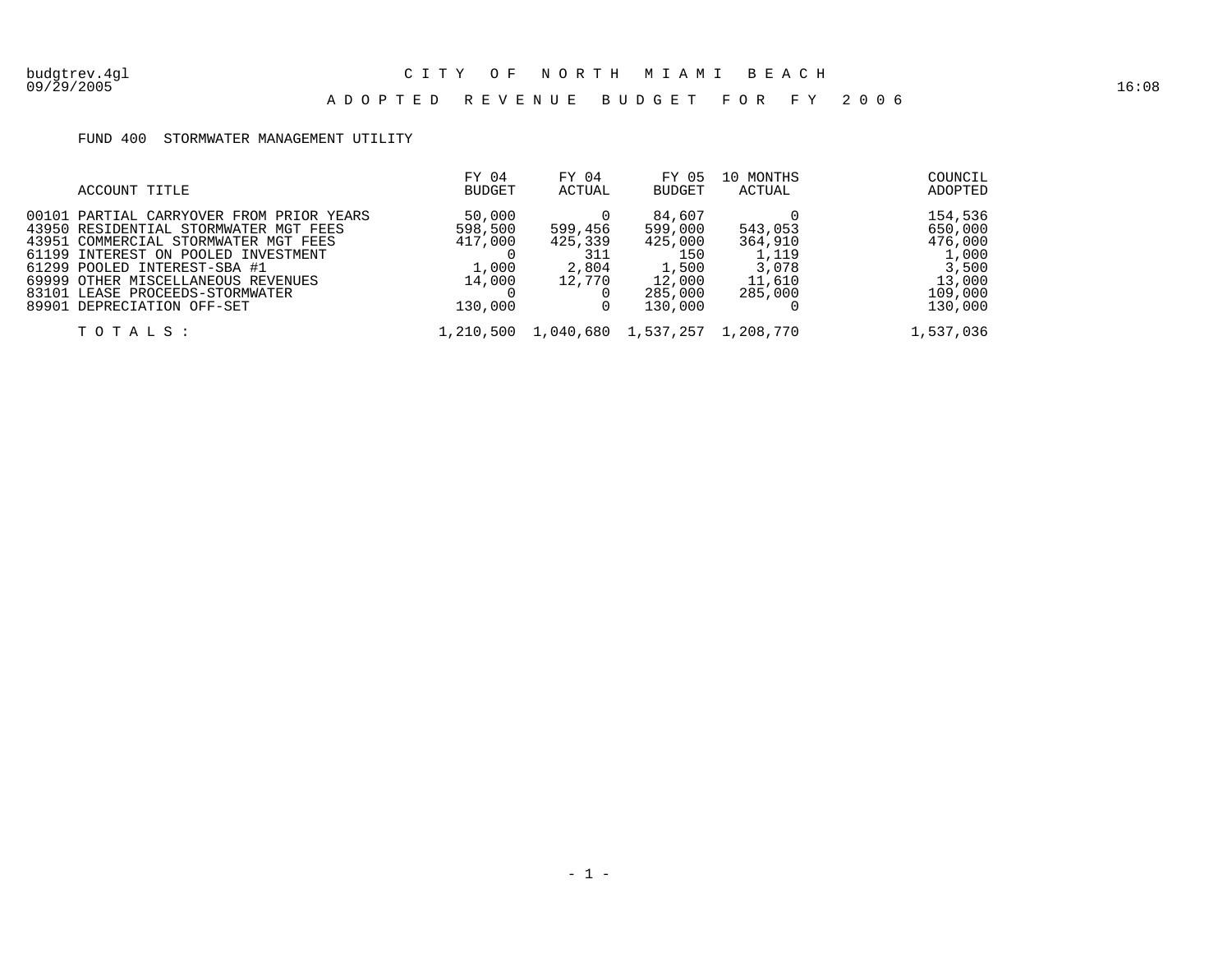| budgtexp.4gl<br>09/29/2005                                                                                                                                                                                                             | CITY OF NORTH MIAMI BEACH<br>ADOPTED EXPENSE BUDGET FOR FY 2005 |                                 |  |                                                        |              | 16:08  |
|----------------------------------------------------------------------------------------------------------------------------------------------------------------------------------------------------------------------------------------|-----------------------------------------------------------------|---------------------------------|--|--------------------------------------------------------|--------------|--------|
|                                                                                                                                                                                                                                        |                                                                 |                                 |  |                                                        |              |        |
| FUND 400 STORMWATER MANAGEMENT UTILITY<br>8 PUBLIC SERVICES<br>DEPARTMENT<br>DIVISION 821 STORMWATER MANAGEMENT                                                                                                                        |                                                                 |                                 |  |                                                        |              |        |
| ACCOUNT TITLE                                                                                                                                                                                                                          |                                                                 |                                 |  |                                                        |              |        |
| . Lie die beste beste beste beste beste beste beste beste bes<br>120 SALARIES-FULL-TIME 168,230 201,564 212,753 -12,900 199,853 165,798 268,481                                                                                        |                                                                 |                                 |  |                                                        |              |        |
|                                                                                                                                                                                                                                        |                                                                 |                                 |  |                                                        |              |        |
|                                                                                                                                                                                                                                        |                                                                 |                                 |  |                                                        |              |        |
|                                                                                                                                                                                                                                        | .                                                               |                                 |  |                                                        |              |        |
|                                                                                                                                                                                                                                        |                                                                 |                                 |  |                                                        |              |        |
| 140 OVERTIME-REGULAR EMPLOYEES 6.13, 259 13, 239 7, 000 11, 500 18, 500 13, 916 13, 300                                                                                                                                                |                                                                 |                                 |  |                                                        |              |        |
|                                                                                                                                                                                                                                        |                                                                 | OVERTIME - REGULAR EMPLOYEES    |  |                                                        |              |        |
|                                                                                                                                                                                                                                        |                                                                 |                                 |  | $\begin{array}{r} 13,300 \\ \text{Total:} \end{array}$ |              |        |
| 210 F.I.C.A. TAXES-EMPLOYER'S CONTRIBUTION 12,255 15,944 16,276 0 16,276 12,912<br>Increase of \$287 over FY 04 Revised                                                                                                                |                                                                 |                                 |  |                                                        |              | 16,563 |
| Posit # Job Title<br>02-0183 MAINTENANCE WORKER I COOK LAVONNE MARSHA 1,685<br>01-0448 MAINTENANCE WORKER I PERIN ALAIN 1,731<br>01-045 OMENTENANCE WORKER I PERIN ALAIN 1,731<br>01-045 MAINTENANCE WORKER I SAWYER CHRISTOPHER S 1,8 |                                                                 |                                 |  |                                                        |              |        |
|                                                                                                                                                                                                                                        |                                                                 | Salary Projection Total: 16,563 |  |                                                        | $0 \t16,563$ |        |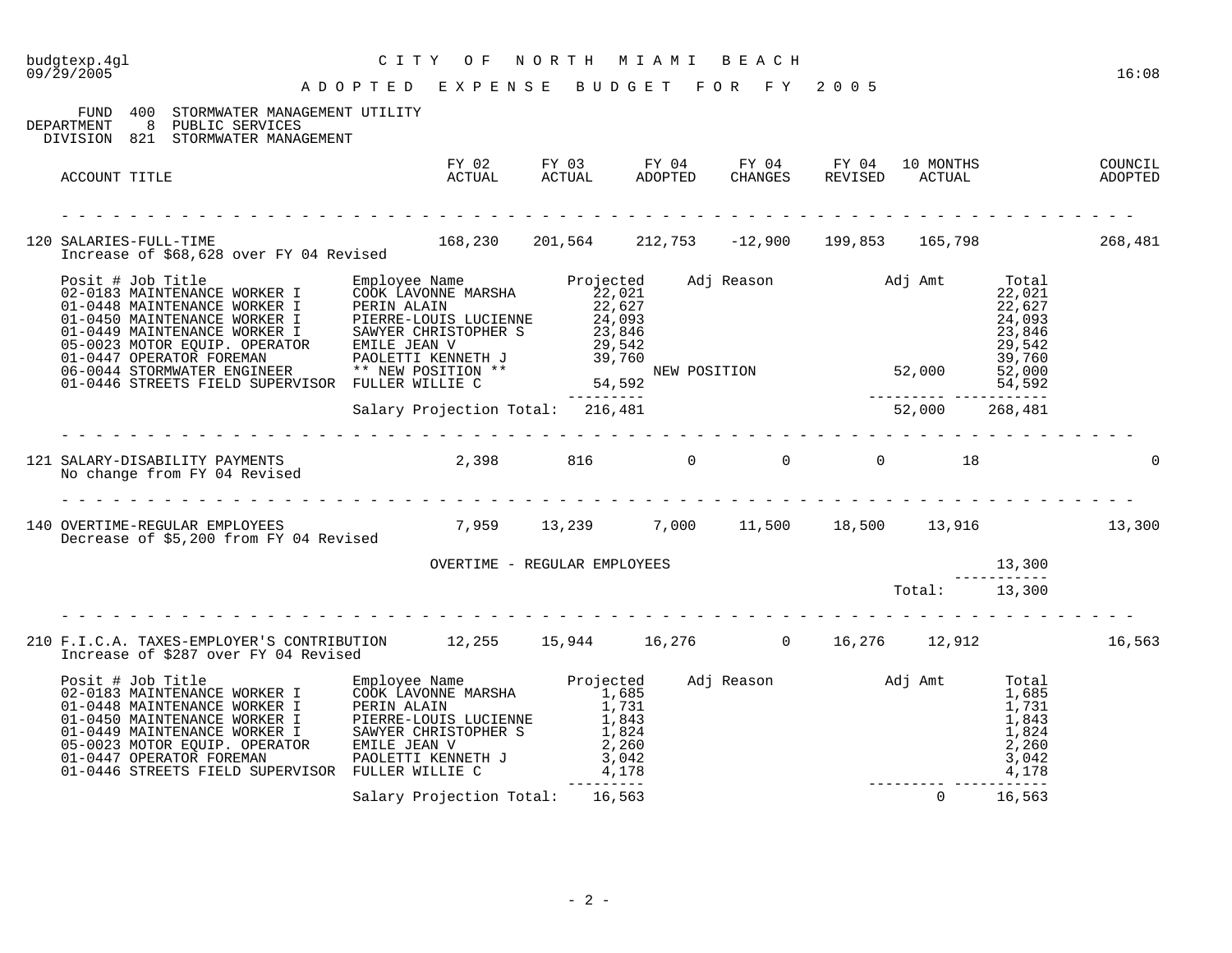| budgtexp.4gl<br>09/29/2005 | CITY OF NORTH MIAMI BEACH<br>ADOPTED EXPENSE BUDGET FOR FY 2005                                                                                                                                                                                                                                                                                                                 |                                                                                                         |  |  |          |     | 16:08 |
|----------------------------|---------------------------------------------------------------------------------------------------------------------------------------------------------------------------------------------------------------------------------------------------------------------------------------------------------------------------------------------------------------------------------|---------------------------------------------------------------------------------------------------------|--|--|----------|-----|-------|
|                            | FUND 400 STORMWATER MANAGEMENT UTILITY<br>DEPARTMENT 8 PUBLIC SERVICES<br>DIVISION 821 STORMWATER MANAGEMENT                                                                                                                                                                                                                                                                    |                                                                                                         |  |  |          |     |       |
| ACCOUNT TITLE              |                                                                                                                                                                                                                                                                                                                                                                                 | FY 02 FY 03 FY 04 FY 04 FY 04 IO MONTHS COUNCIL<br>ACTUAL ACTUAL ADOPTED CHANGES REVISED ACTUAL ADOPTED |  |  |          |     |       |
|                            | 223 RETIREMENT-GENERAL PLAN 586 (24,554 29,785 ) 9,406 24,554 (29,785 ) 22,029 (28,586 ) 29 metrease of \$1,199 from FY 04 Revised                                                                                                                                                                                                                                              |                                                                                                         |  |  |          |     |       |
|                            | $\begin{tabular}{lllllllllllllllllll} \textsc{Posit &\texttt{Job Title} &\texttt{Emplye Name} &\texttt{Projected} &\texttt{Adj Reason} &\texttt{Adj Random} &\texttt{Notal} \\ 01-0448 MAXINTENANCE WORKER I & \texttt{DERIN ALAIN} & 3,326 & 3,326 & 3,326 & 3,326 & 3,326 & 3,326 & 3,326 & 3,326 & 3,326 & 3,326 & 3,326 & 3,326 & 3,326 & 3,326 & 3,326 & 3,326 & 3,326 & $ |                                                                                                         |  |  |          |     |       |
|                            |                                                                                                                                                                                                                                                                                                                                                                                 |                                                                                                         |  |  |          |     |       |
|                            | 235 HEALTH INSURANCE<br>Increase of \$7,848 over FY 04 Revised 15,486 26,601 25,092 0 25,092 27,239 27,239 32,940                                                                                                                                                                                                                                                               |                                                                                                         |  |  |          |     |       |
|                            | Posit # Job Title May Projected adj Reason and Adj Amt Total<br>2010 B3 MAINTENANCE WORKER I EMPLOYE NAME MARSHA<br>01-0448 MAINTENANCE WORKER I PERIN ALAIN<br>01-0449 MAINTENANCE WORKER I PIERRE-LOUIS LUCIENNE<br>01-0449 MAINTENA                                                                                                                                          |                                                                                                         |  |  |          |     |       |
|                            |                                                                                                                                                                                                                                                                                                                                                                                 |                                                                                                         |  |  |          |     |       |
|                            | 236 GROUP LIFE INSURANCE<br>Increase of \$95 over FY 04 Revised                                                                                                                                                                                                                                                                                                                 | 564 793 856 0 856 690                                                                                   |  |  |          |     | 951   |
|                            |                                                                                                                                                                                                                                                                                                                                                                                 | Salary Projection Total: 951                                                                            |  |  | $\Omega$ | 951 |       |
|                            |                                                                                                                                                                                                                                                                                                                                                                                 |                                                                                                         |  |  |          |     |       |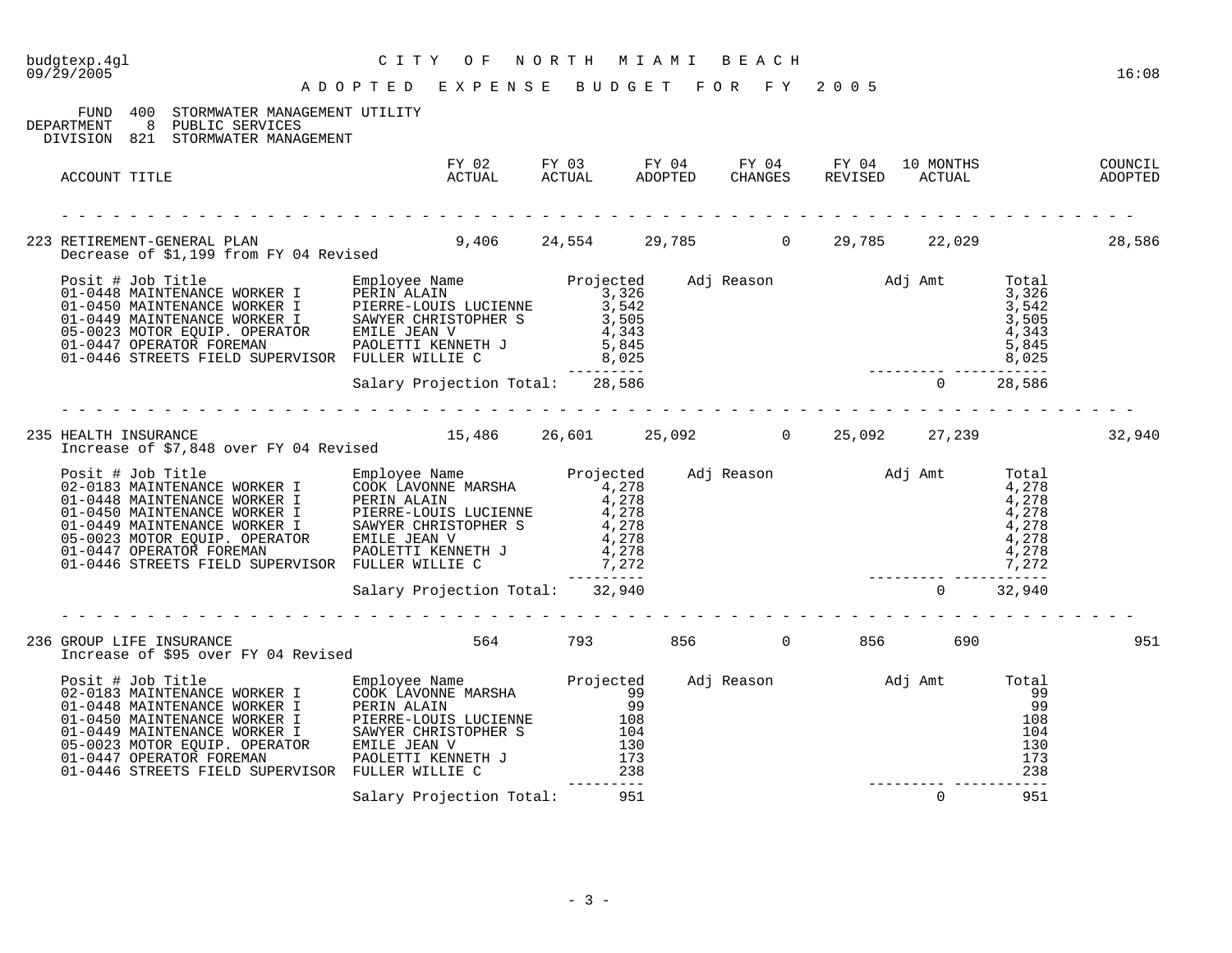| budgtexp.4gl<br>09/29/2005                                                                                                                                                                                                                                                                                                                                                                                                                                                      | CITY OF NORTH MIAMI BEACH<br>ADOPTED EXPENSE BUDGET FOR FY 2005                                         |  |  |                    |              | 16:08 |
|---------------------------------------------------------------------------------------------------------------------------------------------------------------------------------------------------------------------------------------------------------------------------------------------------------------------------------------------------------------------------------------------------------------------------------------------------------------------------------|---------------------------------------------------------------------------------------------------------|--|--|--------------------|--------------|-------|
|                                                                                                                                                                                                                                                                                                                                                                                                                                                                                 |                                                                                                         |  |  |                    |              |       |
| FUND 400 STORMWATER MANAGEMENT UTILITY<br>DEPARTMENT 8 PUBLIC SERVICES<br>DIVISION 821 STORMWATER MANAGEMENT                                                                                                                                                                                                                                                                                                                                                                    |                                                                                                         |  |  |                    |              |       |
| ACCOUNT TITLE                                                                                                                                                                                                                                                                                                                                                                                                                                                                   | FY 02 FY 03 FY 04 FY 04 FY 04 10 MONTHS COUNCIL<br>ACTUAL ACTUAL ADOPTED CHANGES REVISED ACTUAL ADOPTED |  |  |                    |              |       |
|                                                                                                                                                                                                                                                                                                                                                                                                                                                                                 |                                                                                                         |  |  |                    |              |       |
| 238 ACCIDENTAL DEATH & DISMEMBERMENT 58 72 77 0 77 53<br>Increase of \$2 over FY 04 Revised                                                                                                                                                                                                                                                                                                                                                                                     |                                                                                                         |  |  |                    |              | 79    |
| $\begin{tabular}{lllllllllllllllllll} \textsc{Positive} & \textsc{Top} & \textsc{Simple} & \textsc{Simple} & \textsc{Sample} & \textsc{Name} & \textsc{Projected} & \textsc{Adj} \textsc{Reason} & \textsc{Adj} \textsc{Amt} & \textsc{Total} & \textsc{1} & \textsc{1} & \textsc{1} & \textsc{1} & \textsc{1} & \textsc{1} & \textsc{1} & \textsc{1} & \textsc{1} & \textsc{1} & \textsc{1} & \textsc{1} & \textsc{1} & \textsc{1} & \textsc{1} & \textsc{1} & \textsc{1} & \$ |                                                                                                         |  |  |                    |              |       |
|                                                                                                                                                                                                                                                                                                                                                                                                                                                                                 | Salary Projection Total: 79                                                                             |  |  | $\sim$ 0 $\sim$ 79 |              |       |
| 239 DENTAL INSURANCE<br>DENTAL INSURANCE<br>Decrease of \$9 from FY 04 Revised 1,258 1,121 1,152 0 1,152 907                                                                                                                                                                                                                                                                                                                                                                    |                                                                                                         |  |  |                    |              | 1,143 |
|                                                                                                                                                                                                                                                                                                                                                                                                                                                                                 |                                                                                                         |  |  |                    |              |       |
|                                                                                                                                                                                                                                                                                                                                                                                                                                                                                 | Salary Projection Total: 1,143                                                                          |  |  |                    | $0 \t 1,143$ |       |
|                                                                                                                                                                                                                                                                                                                                                                                                                                                                                 |                                                                                                         |  |  |                    |              |       |
|                                                                                                                                                                                                                                                                                                                                                                                                                                                                                 |                                                                                                         |  |  |                    |              |       |
| 310 PROFESSIONAL SERVICES<br>Decrease of \$35,000 from FY 04 Revised        0     0   11,500   38,500   50,000      0        15,000                                                                                                                                                                                                                                                                                                                                             |                                                                                                         |  |  |                    |              |       |
|                                                                                                                                                                                                                                                                                                                                                                                                                                                                                 | EPA NPDES CONSULTING FEE                                                                                |  |  |                    | 15,000       |       |
|                                                                                                                                                                                                                                                                                                                                                                                                                                                                                 |                                                                                                         |  |  | Total: 15,000      | ------------ |       |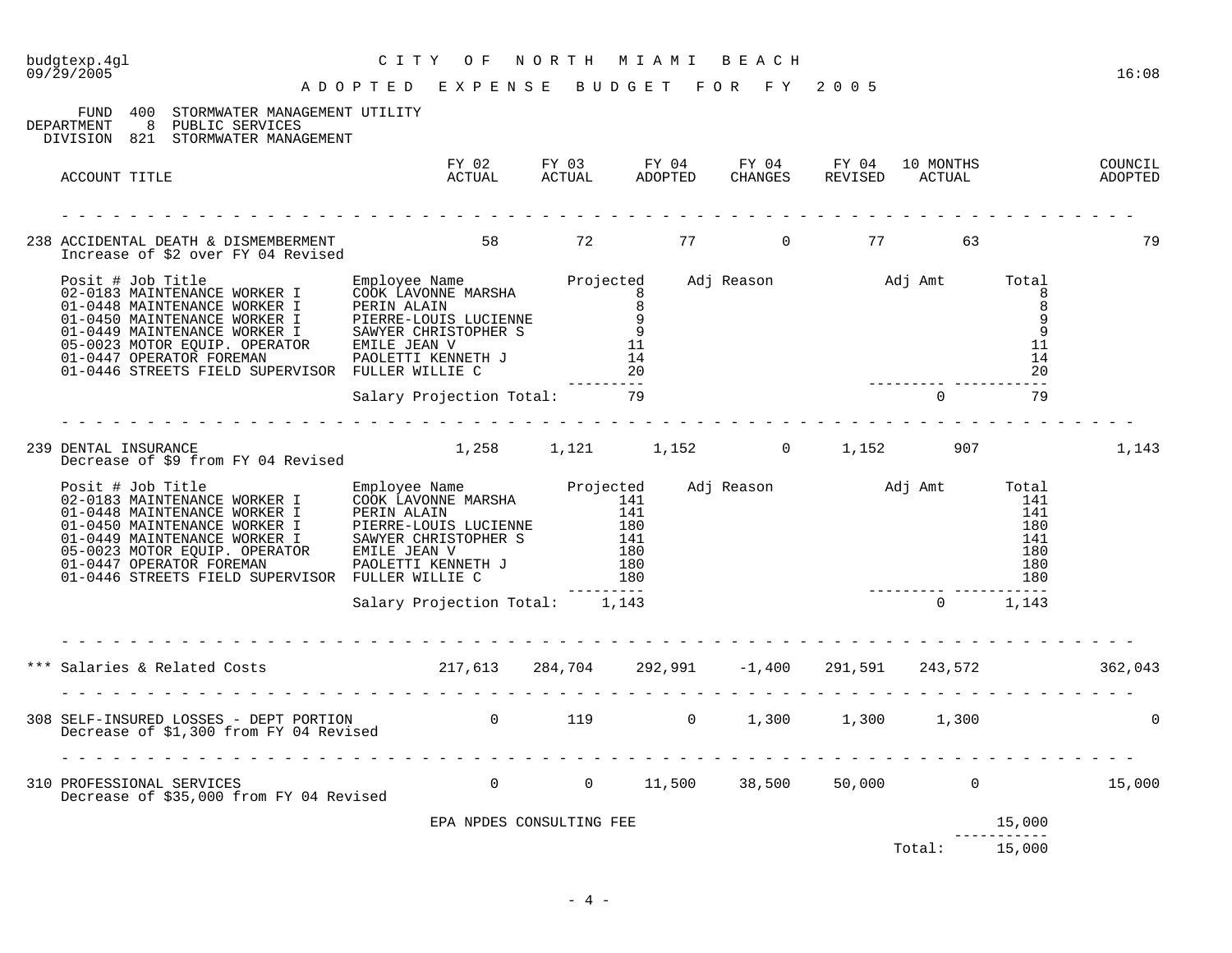| budgtexp.4gl<br>C I T Y<br>09/29/2005<br>ADOPTED EXPENSE                                                                 | O F                 | NORTH                      | M I A M I<br>BUDGET                                     | BEACH<br>FOR FY  | 2 0 0 5          |                     |                      | 16:08              |
|--------------------------------------------------------------------------------------------------------------------------|---------------------|----------------------------|---------------------------------------------------------|------------------|------------------|---------------------|----------------------|--------------------|
| 400<br>STORMWATER MANAGEMENT UTILITY<br>FUND<br>8<br>PUBLIC SERVICES<br>DEPARTMENT<br>DIVISION 821 STORMWATER MANAGEMENT |                     |                            |                                                         |                  |                  |                     |                      |                    |
| ACCOUNT TITLE                                                                                                            | FY 02<br>ACTUAL     | FY 03<br>ACTUAL            | FY 04<br>ADOPTED                                        | FY 04<br>CHANGES | FY 04<br>REVISED | 10 MONTHS<br>ACTUAL |                      | COUNCIL<br>ADOPTED |
| 312 SANITATION SERVICE<br>No change from FY 04 Revised                                                                   | $\mathbf 0$         | $\overline{0}$             | 2,000                                                   | $\overline{0}$   | 2,000            | $\mathbf 0$         |                      | 2,000              |
|                                                                                                                          |                     |                            | C & D DEBRIS REMOVAL, CONCRETE, ASPHALT                 |                  |                  |                     | 2,000                |                    |
|                                                                                                                          |                     |                            |                                                         |                  |                  | Total:              | 2,000                |                    |
| 320 ACCOUNTING AND AUDITING<br>Increase of \$1,000 over FY 04 Revised                                                    | $\Omega$            |                            | $12,000$ $12,000$ 0 $12,000$ $12,000$ $12,000$          |                  |                  |                     |                      | 13,000             |
|                                                                                                                          | ACCOUNTING SERVICES |                            |                                                         |                  |                  |                     | 13,000               |                    |
|                                                                                                                          |                     |                            |                                                         |                  |                  | Total:              | 13,000               |                    |
| 337 BANK SERVICE CHARGES<br>No change from FY 04 Revised                                                                 |                     | $\Omega$<br>$\overline{0}$ | $\Omega$                                                | $\overline{0}$   | $\Omega$         | 512                 |                      |                    |
| 347 OTHER CONTRACTUAL SERVICES<br>Decrease of \$6,000 from FY 04 Revised                                                 |                     | 35,441 1,074               | 45,000                                                  | $\overline{0}$   | 45,000           | 42,049              |                      | 39,000             |
|                                                                                                                          |                     |                            | EPA NPDES POLLUTANT DISCHARGE/ELIMINATION SYSTEM        |                  |                  |                     | 39,000               |                    |
|                                                                                                                          |                     |                            |                                                         |                  |                  | Total:              | 39,000               |                    |
| 360 CONTINGENCY<br>Increase of \$1,383 over FY 04 Revised                                                                | $\overline{0}$      | $\Omega$                   | $\Omega$                                                | $\Omega$         | $\Omega$         | $\Omega$            |                      | 1,383              |
|                                                                                                                          |                     |                            |                                                         |                  |                  |                     | 1,383<br>----------- |                    |
|                                                                                                                          |                     |                            |                                                         |                  |                  | Total:              | 1,383                |                    |
| 390 EDUCATIONAL PROGRAMS<br>Increase of \$200 over FY 04 Revised                                                         | $\overline{0}$      | 250                        | 2,000                                                   | $-200$           | 1,800            | $\overline{0}$      |                      | 2,000              |
|                                                                                                                          |                     |                            | FWPCOA CERTIFICATION TRAINING, ATSSA WORK SITE TRAINING |                  |                  |                     | 2,000                |                    |
|                                                                                                                          |                     |                            |                                                         |                  |                  | Total:              | 2,000                |                    |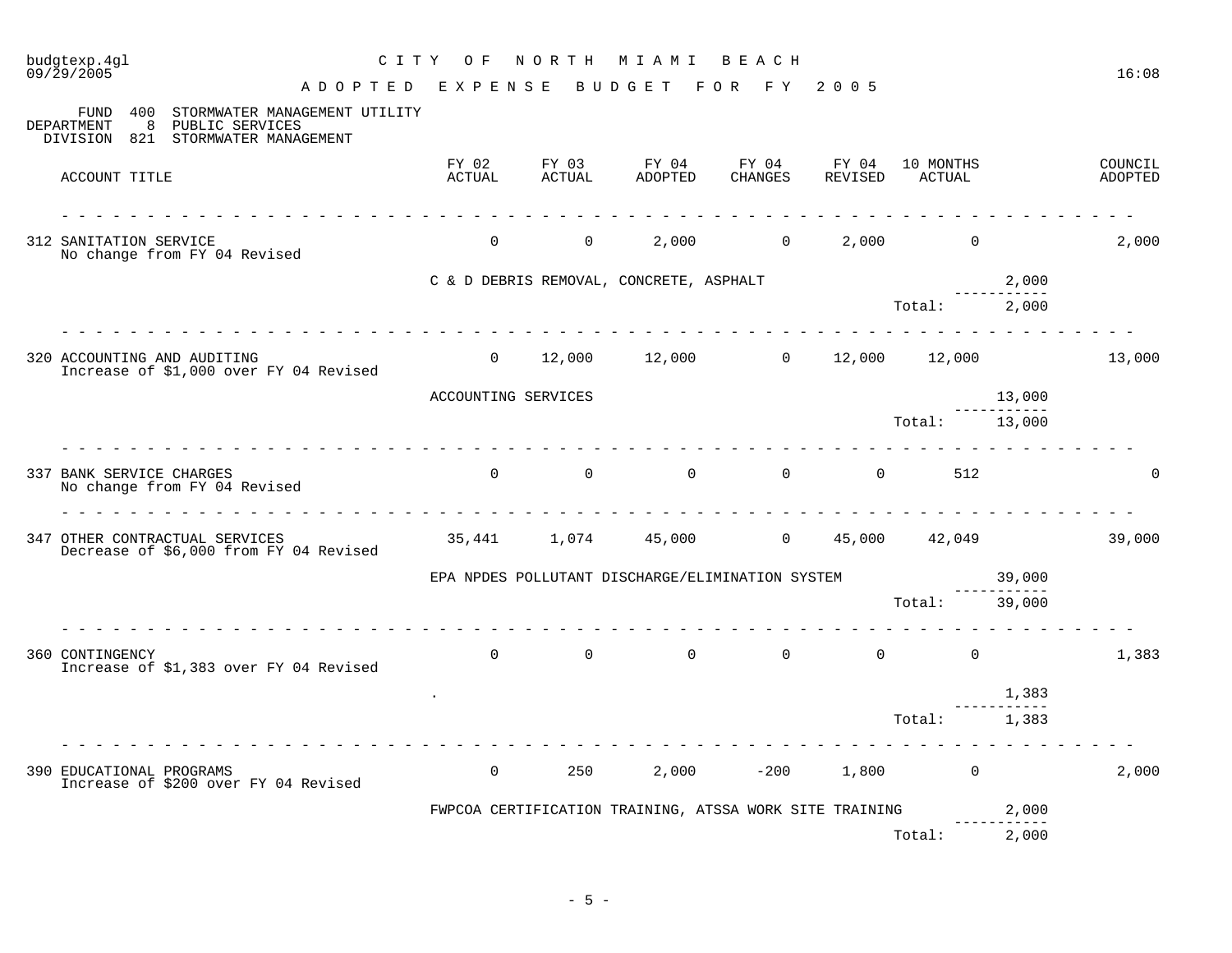| budgtexp.4gl<br>09/29/2005                                                                                                                                                                                                                                                                                                                                                                                                                                                                                                | CITY OF           |                         | NORTH MIAMI BEACH                                   |                        |                       |                             |        | 16:08              |
|---------------------------------------------------------------------------------------------------------------------------------------------------------------------------------------------------------------------------------------------------------------------------------------------------------------------------------------------------------------------------------------------------------------------------------------------------------------------------------------------------------------------------|-------------------|-------------------------|-----------------------------------------------------|------------------------|-----------------------|-----------------------------|--------|--------------------|
| A D O P T E D E X P E N S E B U D G E T F O R F Y 2005                                                                                                                                                                                                                                                                                                                                                                                                                                                                    |                   |                         |                                                     |                        |                       |                             |        |                    |
| FUND 400 STORMWATER MANAGEMENT UTILITY<br>DEPARTMENT<br>8 PUBLIC SERVICES<br>DIVISION 821 STORMWATER MANAGEMENT                                                                                                                                                                                                                                                                                                                                                                                                           |                   |                         |                                                     |                        |                       |                             |        |                    |
| ACCOUNT TITLE                                                                                                                                                                                                                                                                                                                                                                                                                                                                                                             | FY 02<br>ACTUAL   | FY 03<br>ACTUAL         | FY 04<br>ADOPTED                                    | FY 04 FY 04<br>CHANGES |                       | 10 MONTHS<br>REVISED ACTUAL |        | COUNCIL<br>ADOPTED |
|                                                                                                                                                                                                                                                                                                                                                                                                                                                                                                                           |                   |                         |                                                     |                        |                       |                             |        |                    |
| 405 TRAVEL AND AUTO EXPENSES<br>No change from FY 04 Revised                                                                                                                                                                                                                                                                                                                                                                                                                                                              | 21                | 301                     | 400                                                 |                        | $0 \qquad \qquad 400$ | 26                          |        | 400                |
|                                                                                                                                                                                                                                                                                                                                                                                                                                                                                                                           |                   |                         | TRAVEL RELATED TO SEMINARS & CONFERENCES            |                        |                       |                             | 400    |                    |
|                                                                                                                                                                                                                                                                                                                                                                                                                                                                                                                           |                   |                         |                                                     |                        |                       | Total:                      | 400    |                    |
| 410 COMMUNICATION SERVICES<br>Decrease of \$1,000 from FY 04 Revised                                                                                                                                                                                                                                                                                                                                                                                                                                                      |                   | 1,402 847               |                                                     | $2,000$ 0              |                       | 2,000 1,195                 |        | 1,000              |
|                                                                                                                                                                                                                                                                                                                                                                                                                                                                                                                           |                   | COMMUNICATION EQUIPMENT |                                                     |                        |                       |                             | 1,000  |                    |
|                                                                                                                                                                                                                                                                                                                                                                                                                                                                                                                           |                   |                         |                                                     |                        |                       | Total: 1,000                |        |                    |
| $\frac{1}{2} \left( \begin{array}{ccc} 1 & 1 & 1 \\ 1 & 1 & 1 \end{array} \right) = \left( \begin{array}{ccc} 1 & 1 & 1 \\ 1 & 1 & 1 \end{array} \right) = \left( \begin{array}{ccc} 1 & 1 & 1 \\ 1 & 1 & 1 \end{array} \right) = \left( \begin{array}{ccc} 1 & 1 & 1 \\ 1 & 1 & 1 \end{array} \right) = \left( \begin{array}{ccc} 1 & 1 & 1 \\ 1 & 1 & 1 \end{array} \right) = \left( \begin{array}{ccc} 1 & 1 & 1 \\ 1 & 1 & 1 \end{array} \$<br>420 POSTAGE & MAILING EXPENSES<br>Decrease of \$200 from FY 04 Revised |                   |                         | 10,353  10,020  13,000  200  13,200  13,071         | <u>.</u>               |                       |                             |        | 13,000             |
|                                                                                                                                                                                                                                                                                                                                                                                                                                                                                                                           |                   |                         | STORMWATER FUND SHARE OF BILL PREPARATION & MAILING |                        |                       |                             | 13,000 |                    |
|                                                                                                                                                                                                                                                                                                                                                                                                                                                                                                                           |                   |                         |                                                     |                        |                       | Total: 13,000               |        |                    |
| 440 RENTALS AND LEASES<br>Decrease of \$11 from FY 04 Revised                                                                                                                                                                                                                                                                                                                                                                                                                                                             | 73                | $\overline{0}$          |                                                     | $1,131$ 0 $1,131$ 0    |                       |                             |        | 1,120              |
|                                                                                                                                                                                                                                                                                                                                                                                                                                                                                                                           | HURRICANE RELATED |                         | HEAVY EQUIPMENT, BARRICADES, PUMPS & GENERATORS     |                        |                       |                             | 1,120  |                    |
|                                                                                                                                                                                                                                                                                                                                                                                                                                                                                                                           |                   |                         |                                                     |                        |                       | Total: 1,120                |        |                    |
| 460 REPAIRS AND MAINTENANCE SERVICES<br>Increase of \$500 over FY 04 Revised                                                                                                                                                                                                                                                                                                                                                                                                                                              | 488               | 715                     |                                                     | $2,500 -500$           |                       | 2,000 105                   |        | 2,500              |
|                                                                                                                                                                                                                                                                                                                                                                                                                                                                                                                           |                   | SMALL EQUIPMENT REPAIRS |                                                     |                        |                       |                             | 2,500  |                    |
|                                                                                                                                                                                                                                                                                                                                                                                                                                                                                                                           |                   |                         |                                                     |                        |                       | Total:                      | 2,500  |                    |
| 490 UNIFORM MAINTENANCE ALLOWANCE<br>Increase of \$1,500 over FY 04 Revised                                                                                                                                                                                                                                                                                                                                                                                                                                               |                   |                         | $1,716$ $1,001$ $2,800$ $-1,500$ $1,300$ $676$      |                        |                       |                             |        | 2,800              |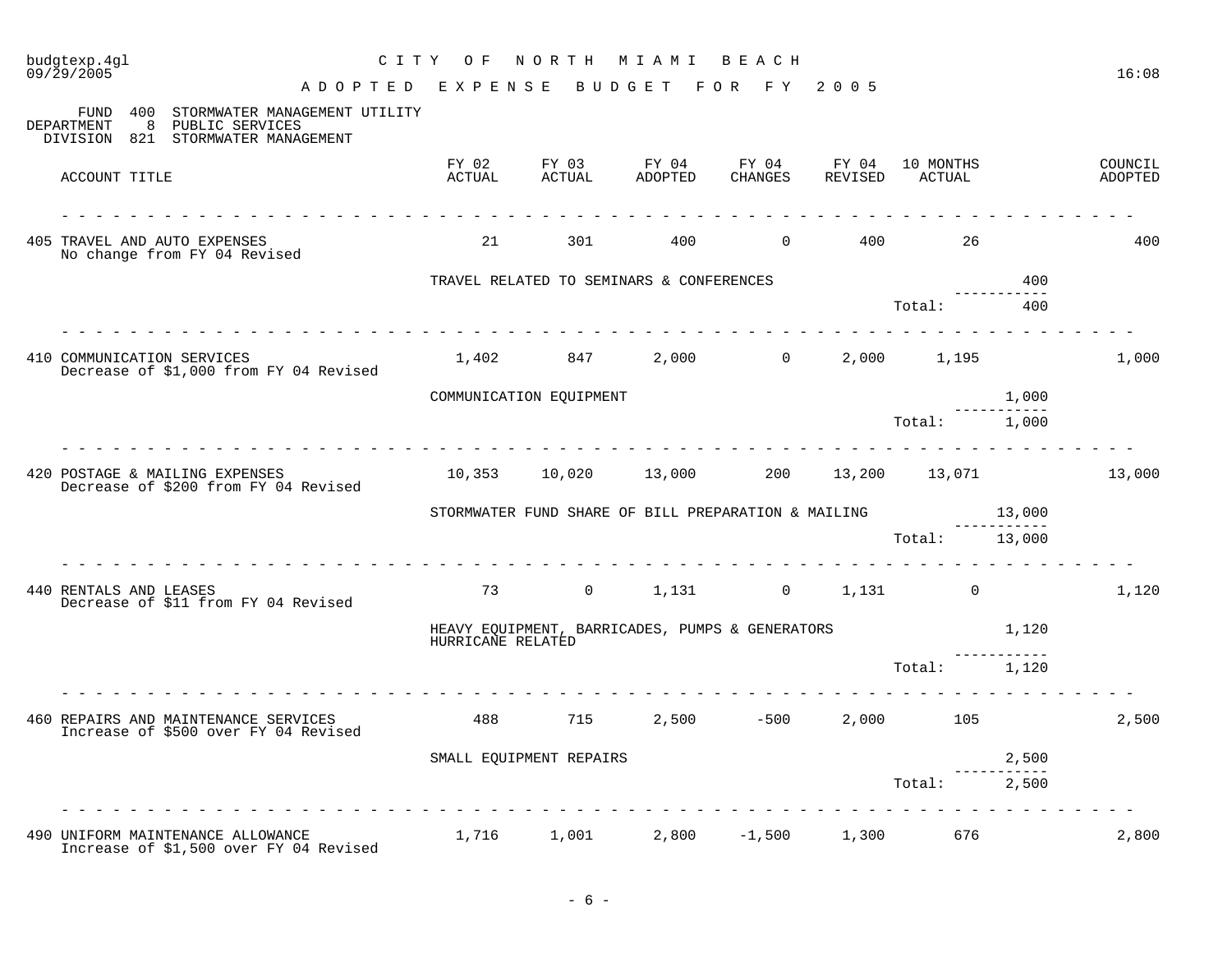| budgtexp.4gl<br>09/29/2005                                                                                         | NORTH MIAMI<br>CITY OF<br>BEACH                                                                                                                                                                 |                                                                                                                                                          |                                                                                                                                                               |                  |                  |                     |                                       |                    |  |  |
|--------------------------------------------------------------------------------------------------------------------|-------------------------------------------------------------------------------------------------------------------------------------------------------------------------------------------------|----------------------------------------------------------------------------------------------------------------------------------------------------------|---------------------------------------------------------------------------------------------------------------------------------------------------------------|------------------|------------------|---------------------|---------------------------------------|--------------------|--|--|
|                                                                                                                    | A D O P T E D E X P E N S E                                                                                                                                                                     |                                                                                                                                                          | BUDGET FOR FY 2005                                                                                                                                            |                  |                  |                     |                                       | 16:08              |  |  |
| 400 STORMWATER MANAGEMENT UTILITY<br>FUND<br>DEPARTMENT<br>8 PUBLIC SERVICES<br>DIVISION 821 STORMWATER MANAGEMENT |                                                                                                                                                                                                 |                                                                                                                                                          |                                                                                                                                                               |                  |                  |                     |                                       |                    |  |  |
| ACCOUNT TITLE                                                                                                      | FY 02<br>ACTUAL                                                                                                                                                                                 | FY 03<br>ACTUAL                                                                                                                                          | FY 04<br>ADOPTED                                                                                                                                              | FY 04<br>CHANGES | FY 04<br>REVISED | 10 MONTHS<br>ACTUAL |                                       | COUNCIL<br>ADOPTED |  |  |
|                                                                                                                    | EMPLOYEE UNIFORMS                                                                                                                                                                               |                                                                                                                                                          |                                                                                                                                                               |                  |                  |                     | 2,800                                 |                    |  |  |
|                                                                                                                    |                                                                                                                                                                                                 |                                                                                                                                                          |                                                                                                                                                               |                  |                  | Total:              | 2,800                                 |                    |  |  |
| 510 OFFICE SUPPLIES<br>Decrease of \$150 from FY 04 Revised                                                        |                                                                                                                                                                                                 |                                                                                                                                                          | 1,005 572 650                                                                                                                                                 | 500 000          |                  | 1,150 1,000         |                                       | 1,000              |  |  |
|                                                                                                                    | OFFICE SUPPLIES                                                                                                                                                                                 |                                                                                                                                                          |                                                                                                                                                               |                  |                  |                     | 1,000<br>----------                   |                    |  |  |
|                                                                                                                    |                                                                                                                                                                                                 |                                                                                                                                                          |                                                                                                                                                               |                  |                  | Total:              | 1,000                                 |                    |  |  |
| 520 OPERATING SUPPLIES<br>Decrease of \$10,200 from FY 04 Revised                                                  |                                                                                                                                                                                                 |                                                                                                                                                          | 23,779 23,993 23,400 16,800                                                                                                                                   |                  | 40,200           | 34,485              |                                       | 30,000             |  |  |
|                                                                                                                    | SOD<br>RAMNECK<br>FORMS AND GRATES<br>CATCH BASINS<br>FILTER FABRIC<br>24" PERFORATED PIPE<br>CEMENT<br>BLOCK AND BRICKS<br>24" SOLID PIPE<br>15" PIPE<br>15" BANDS<br>TAP CONS<br>FLAGS<br>ADD | MANHOLE RINGS AND COVER BANDS<br>RAKES, SHOVELS, PICKS<br>STREET CONTAINERS, LATEX GLOVES<br>TRASH BAGS, DEAD ANIMAL BAGS<br>CLEANING SUPPLIES, HARDWARE | SAFETY VESTS, FLASHLIGHTS, SAFETY GLOVES<br>TSHIRTS AND HATS, SAFETY GLASSES<br>BARRICADES & CONES, FILM, FILM DEVELOPING<br>POOPER SCOOPER STATIONS/SUPPLIES |                  |                  | Total:              | 30,000<br>. _ _ _ _ _ _ _ _<br>30,000 |                    |  |  |
|                                                                                                                    |                                                                                                                                                                                                 |                                                                                                                                                          |                                                                                                                                                               |                  |                  |                     |                                       |                    |  |  |
| 530 ROAD MATERIALS AND SUPPLIES<br>No change from FY 04 Revised                                                    | 2,206                                                                                                                                                                                           |                                                                                                                                                          | 9,266 15,000                                                                                                                                                  | $\overline{0}$   | 15,000           | 14,964              |                                       | 15,000             |  |  |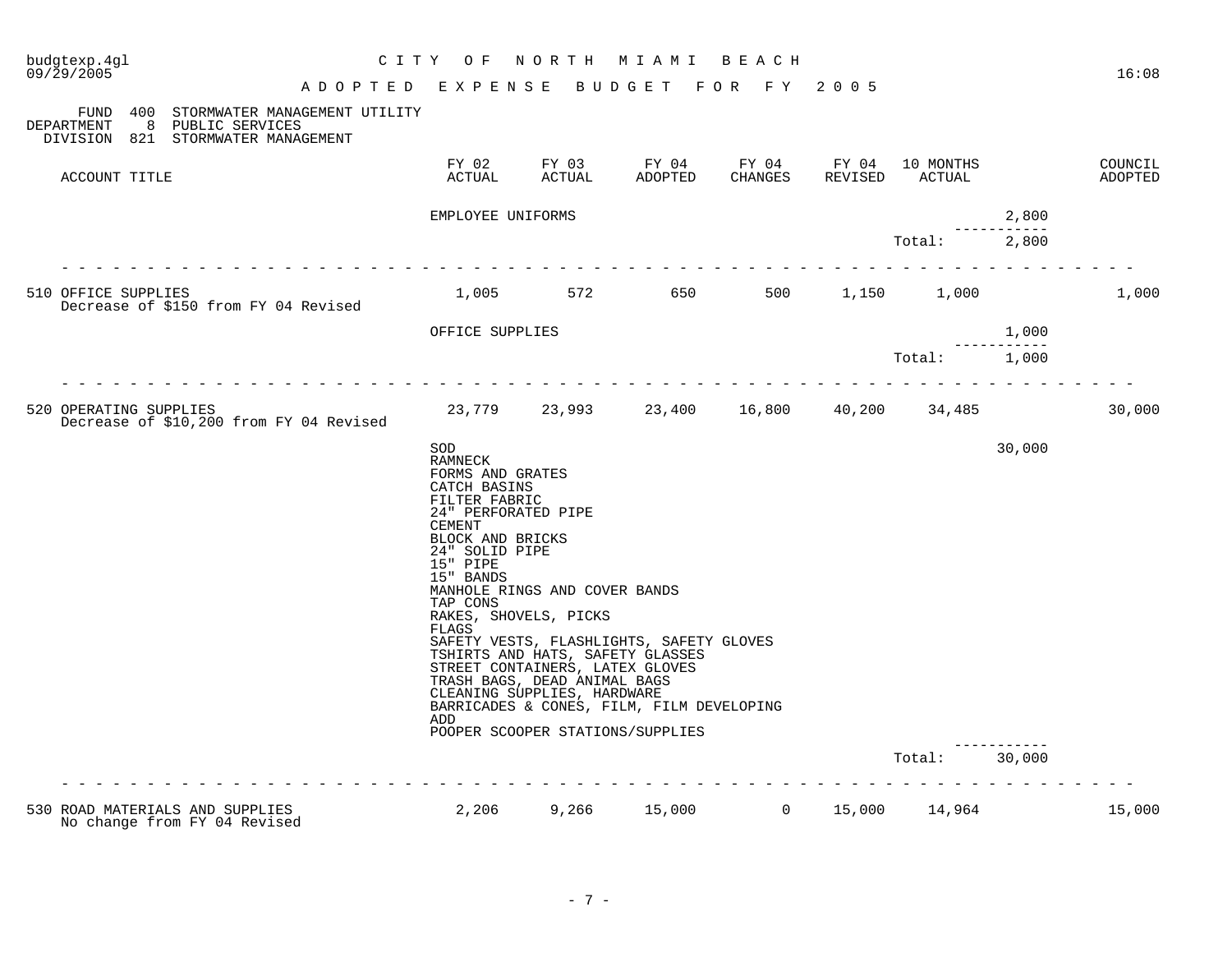| budgtexp.4gl<br>09/29/2005                                                                                                  | C I T Y<br>O F<br>ADOPTED EXPENSE                                                                          | NORTH                                                                              | M I A M I<br><b>BUDGET</b>                 | BEACH<br>FOR FY  | 2 0 0 5                     |                     |                   | 16:08                     |
|-----------------------------------------------------------------------------------------------------------------------------|------------------------------------------------------------------------------------------------------------|------------------------------------------------------------------------------------|--------------------------------------------|------------------|-----------------------------|---------------------|-------------------|---------------------------|
| 400<br>STORMWATER MANAGEMENT UTILITY<br>FUND<br>DEPARTMENT<br>8<br>PUBLIC SERVICES<br>821 STORMWATER MANAGEMENT<br>DIVISION |                                                                                                            |                                                                                    |                                            |                  |                             |                     |                   |                           |
| ACCOUNT TITLE                                                                                                               | FY 02<br>ACTUAL                                                                                            | FY 03<br>ACTUAL                                                                    | FY 04<br>ADOPTED                           | FY 04<br>CHANGES | FY 04<br>REVISED            | 10 MONTHS<br>ACTUAL |                   | COUNCIL<br><b>ADOPTED</b> |
|                                                                                                                             | LIME ROCK 4,500 TONS<br>PEA ROCK 5.5 TONS<br><b>SAND</b><br>ASPHALT TAC<br>ANTI HYDRO<br>DRAINAGE SUPPLIES | DRAINAGE ROCK AND BALLAST<br>ASPHALT FOR DRAINAGE PAD<br>5 PROPOSED DRAINAGE SITES |                                            |                  |                             |                     | 15,000            |                           |
|                                                                                                                             |                                                                                                            |                                                                                    |                                            |                  |                             | Total:              | 15,000            |                           |
| 540 BOOKS & MEMBERSHIPS<br>Decrease of \$200 from FY 04 Revised                                                             | 620                                                                                                        | $\overline{0}$                                                                     | 1,200                                      | $\Omega$         | 1,200                       | $\mathbf{0}$        |                   | 1,000                     |
|                                                                                                                             | SUBSCRIPTIONS                                                                                              |                                                                                    |                                            |                  |                             |                     | 1,000             |                           |
|                                                                                                                             |                                                                                                            |                                                                                    |                                            |                  |                             | Total:              | 1,000             |                           |
| 550 MAINTENANCE & REPAIR OF VEHICLES<br>Increase of \$4,800 over FY 04 Revised                                              | 32,655                                                                                                     | 24,469                                                                             |                                            |                  | 20,000 -4,800 15,200 15,460 |                     |                   | 20,000                    |
|                                                                                                                             |                                                                                                            |                                                                                    | PUMP AND VACTOR REPAIRS, OTHER MAINTENANCE |                  |                             |                     | 20,000            |                           |
|                                                                                                                             |                                                                                                            |                                                                                    |                                            |                  |                             | Total:              | 20,000            |                           |
| 553 TIRES, TUBES AND RECAPS<br>Decrease of \$7,300 from FY 04 Revised                                                       |                                                                                                            |                                                                                    | 21,581 1,795 10,000 -1,000                 |                  | 9,000                       | 2,166               |                   | 1,700                     |
|                                                                                                                             | MISC.                                                                                                      |                                                                                    |                                            |                  |                             |                     | 1,700             |                           |
|                                                                                                                             |                                                                                                            |                                                                                    |                                            |                  |                             | Total:              | 1,700             |                           |
| 560 FUELS & LUBRICANTS<br>Decrease of \$1,100 from FY 04 Revised                                                            | 6,323                                                                                                      | 7,464                                                                              | 4,000                                      | 2,100            | 6,100                       | 7,403               |                   | 5,000                     |
|                                                                                                                             | FOR ALL VEHICLES                                                                                           |                                                                                    |                                            |                  |                             |                     | 5,000<br>-------- |                           |
|                                                                                                                             |                                                                                                            |                                                                                    |                                            |                  |                             | Total:              | 5,000             |                           |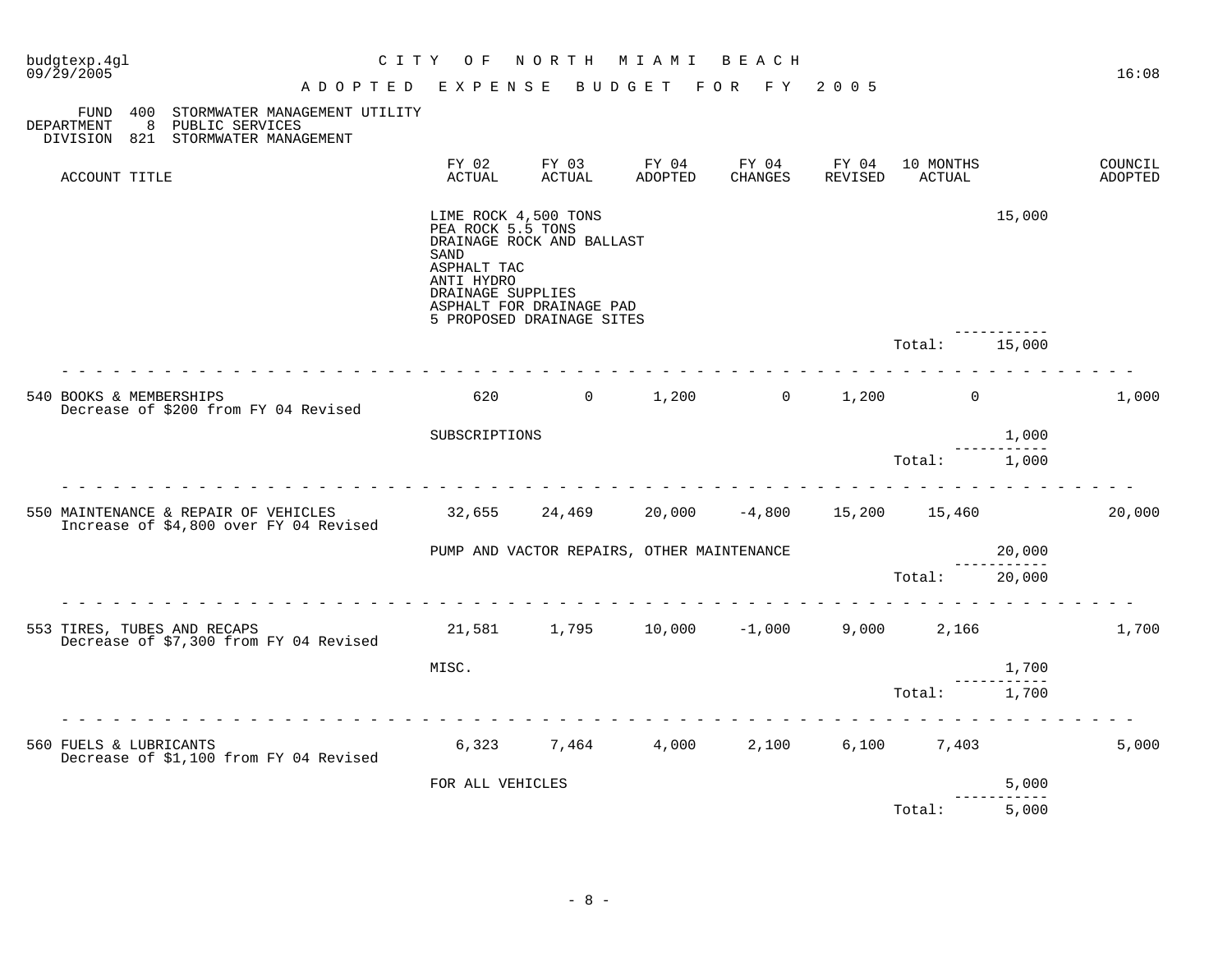# budgtexp.4gl C I T Y O F N O R T H M I A M I B E A C H

09/29/2005 16:08 A D O P T E D E X P E N S E B U D G E T F O R F Y 2 0 0 5

| 400<br>STORMWATER MANAGEMENT UTILITY<br>FUND<br>8<br>DEPARTMENT<br>PUBLIC SERVICES<br>DIVISION 821 STORMWATER MANAGEMENT |                                                                                                                                                                                                                                                                                                                                                                                                                                                                                              |                 |                                                                   |                   |                  |                                  |                         |                    |
|--------------------------------------------------------------------------------------------------------------------------|----------------------------------------------------------------------------------------------------------------------------------------------------------------------------------------------------------------------------------------------------------------------------------------------------------------------------------------------------------------------------------------------------------------------------------------------------------------------------------------------|-----------------|-------------------------------------------------------------------|-------------------|------------------|----------------------------------|-------------------------|--------------------|
| ACCOUNT TITLE                                                                                                            | FY 02<br>ACTUAL                                                                                                                                                                                                                                                                                                                                                                                                                                                                              | FY 03<br>ACTUAL | FY 04<br>ADOPTED                                                  | FY 04<br>CHANGES  | FY 04<br>REVISED | 10 MONTHS<br>ACTUAL              |                         | COUNCIL<br>ADOPTED |
|                                                                                                                          |                                                                                                                                                                                                                                                                                                                                                                                                                                                                                              |                 |                                                                   |                   |                  |                                  |                         |                    |
| 680 UNCOLLECTIBLE ACCOUNTS<br>No change from FY 04 Revised                                                               | 52                                                                                                                                                                                                                                                                                                                                                                                                                                                                                           | $\mathsf{O}$    | $\Omega$                                                          | $\Omega$          | $\Omega$         | $\Omega$                         |                         | $\Omega$           |
| <u>in die die die die die die die die die d</u>                                                                          |                                                                                                                                                                                                                                                                                                                                                                                                                                                                                              |                 |                                                                   |                   |                  |                                  |                         |                    |
| *** Operating Expenses                                                                                                   |                                                                                                                                                                                                                                                                                                                                                                                                                                                                                              |                 | 137,715 93,885 168,581 51,400 219,981 146,411                     |                   |                  |                                  |                         | 166,903            |
| 705 DEPRECIATION<br>No change from FY 04 Revised                                                                         |                                                                                                                                                                                                                                                                                                                                                                                                                                                                                              |                 | $106,585$ 92,294 130,000 0 130,000 65,935 130,000                 |                   |                  |                                  |                         |                    |
|                                                                                                                          | DEPRECIATION                                                                                                                                                                                                                                                                                                                                                                                                                                                                                 |                 |                                                                   |                   |                  |                                  | 130,000<br>------------ |                    |
|                                                                                                                          |                                                                                                                                                                                                                                                                                                                                                                                                                                                                                              |                 |                                                                   |                   |                  | Total: 130,000                   |                         |                    |
|                                                                                                                          |                                                                                                                                                                                                                                                                                                                                                                                                                                                                                              |                 |                                                                   |                   |                  |                                  |                         |                    |
| Depreciation                                                                                                             |                                                                                                                                                                                                                                                                                                                                                                                                                                                                                              |                 | 106,585 92,294 130,000                                            | $\overline{0}$    | 130,000          | 65,935                           |                         | 130,000            |
| 840 MACHINERY AND EQUIPMENT<br>No change from FY 04 Revised                                                              | $\overline{0}$                                                                                                                                                                                                                                                                                                                                                                                                                                                                               |                 | $0 \t 2,000$                                                      | $0 \qquad \qquad$ |                  | $2,000$ 0                        |                         | 2,000              |
|                                                                                                                          | CONCRETE SAW                                                                                                                                                                                                                                                                                                                                                                                                                                                                                 |                 |                                                                   |                   |                  |                                  | 2,000                   |                    |
|                                                                                                                          |                                                                                                                                                                                                                                                                                                                                                                                                                                                                                              |                 |                                                                   |                   |                  | Total: 2,000                     |                         |                    |
| .<br>842 DATA PROCESSING EQUIPMENT<br>Decrease of \$3,500 from FY 04 Revised                                             |                                                                                                                                                                                                                                                                                                                                                                                                                                                                                              |                 | $0 \t 0 \t 3,500$                                                 | $0 \qquad \qquad$ |                  | $3,500$ 0                        |                         | $\Omega$           |
| 845 FINANCED EQUIPMENT<br>Increase of \$109,000 over FY 04 Revised                                                       | $\frac{1}{2} \left( \frac{1}{2} \right) \left( \frac{1}{2} \right) \left( \frac{1}{2} \right) \left( \frac{1}{2} \right) \left( \frac{1}{2} \right) \left( \frac{1}{2} \right) \left( \frac{1}{2} \right) \left( \frac{1}{2} \right) \left( \frac{1}{2} \right) \left( \frac{1}{2} \right) \left( \frac{1}{2} \right) \left( \frac{1}{2} \right) \left( \frac{1}{2} \right) \left( \frac{1}{2} \right) \left( \frac{1}{2} \right) \left( \frac{1}{2} \right) \left( \frac$<br>$\overline{0}$ |                 | $0 \qquad \qquad 0$                                               |                   | $\overline{0}$   | $\overline{0}$<br>$\overline{0}$ |                         | 109,000            |
|                                                                                                                          |                                                                                                                                                                                                                                                                                                                                                                                                                                                                                              |                 | WHEEL LOADER W/ GRAPPLE BUCKET TO REPLACE 8653 (NET COST) 109,000 |                   |                  |                                  | ------------            |                    |
|                                                                                                                          |                                                                                                                                                                                                                                                                                                                                                                                                                                                                                              |                 |                                                                   |                   |                  | Total: 109,000                   |                         |                    |
| *** Capital Outlays                                                                                                      | $\mathbf 0$                                                                                                                                                                                                                                                                                                                                                                                                                                                                                  | $\mathbf 0$     |                                                                   | 5,500<br>0        | 5,500            | $\mathsf{O}$                     |                         | 111,000            |
|                                                                                                                          |                                                                                                                                                                                                                                                                                                                                                                                                                                                                                              |                 |                                                                   |                   |                  |                                  |                         |                    |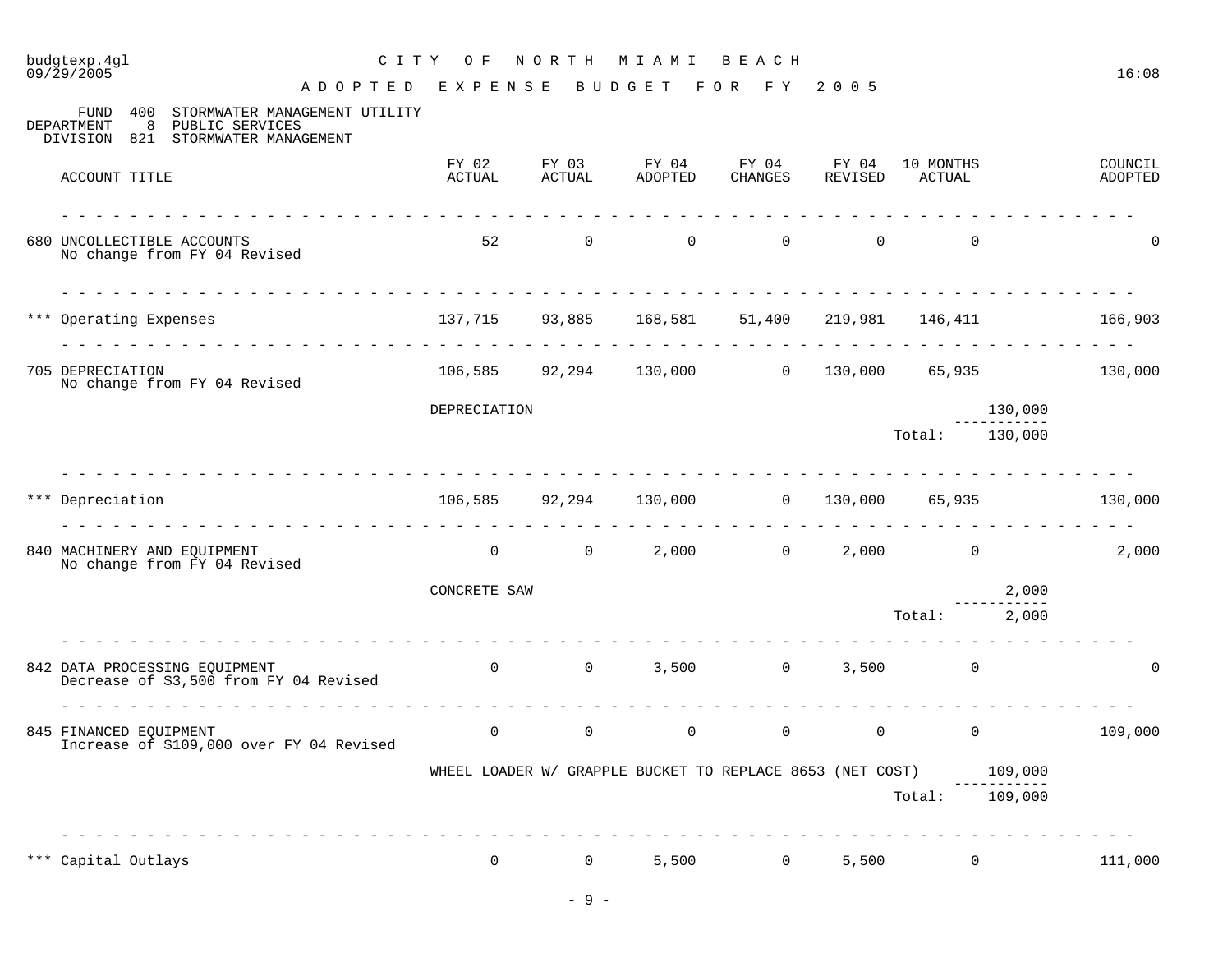| budgtexp.4gl<br>C I T Y<br>09/29/2005<br>A D O P T E D                                                                         | O F<br>EXPENSE                   | NORTH                                                      | M I A M I<br>BUDGET | BEACH<br>FOR FY  | 2 0 0 5                       |                     |                               | 16:08              |
|--------------------------------------------------------------------------------------------------------------------------------|----------------------------------|------------------------------------------------------------|---------------------|------------------|-------------------------------|---------------------|-------------------------------|--------------------|
| 400<br>STORMWATER MANAGEMENT UTILITY<br>FUND<br>DEPARTMENT<br>8<br>PUBLIC SERVICES<br>DIVISION<br>821<br>STORMWATER MANAGEMENT |                                  |                                                            |                     |                  |                               |                     |                               |                    |
| ACCOUNT TITLE                                                                                                                  | FY 02<br>ACTUAL                  | FY 03<br>ACTUAL                                            | FY 04<br>ADOPTED    | FY 04<br>CHANGES | FY 04<br>REVISED              | 10 MONTHS<br>ACTUAL |                               | COUNCIL<br>ADOPTED |
| 930 OTHER DEBT SERVICE COSTS<br>Decrease of \$1,500 from FY 04 Revised                                                         | 22,191                           | 21,582                                                     | 23,000              | $\overline{0}$   |                               | 23,000 17,824       |                               | 21,500             |
|                                                                                                                                |                                  | FLORIDA ASSOCIATION OF COUNTIES COMMERCIAL PAPER LOAN PROG |                     |                  |                               | Total:              | 21,500<br>---------<br>21,500 |                    |
| die die die die die die d<br>940 BOND PRINCIPAL PAYMENTS<br>No change from FY 04 Revised                                       | $\overline{0}$                   | $\sim$ 0                                                   |                     |                  | $100,000$ $-100,000$ 0        | $\overline{0}$      |                               | U                  |
|                                                                                                                                | SEE 956 BELOW                    |                                                            |                     |                  |                               |                     |                               |                    |
| 950 BOND INTEREST PAYMENTS<br>No change from FY 04 Revised                                                                     | 41,337                           |                                                            |                     |                  | $28,005$ $40,000$ $-40,000$ 0 | $\Omega$            |                               | U                  |
|                                                                                                                                | SEE 955 BELOW                    |                                                            |                     |                  |                               |                     |                               |                    |
| 951 CAPITAL LEASE INTEREST<br>Increase of \$13,063 over FY 04 Revised                                                          | $\overline{0}$                   | $\overline{0}$                                             | $\overline{0}$      | $\overline{0}$   | $\overline{0}$                | $\mathsf{O}$        |                               | 13,063             |
|                                                                                                                                | FY05 PURCHASES<br>FY06 PURCHASES |                                                            |                     |                  |                               |                     | 6,563<br>6,500                |                    |
|                                                                                                                                |                                  |                                                            |                     |                  |                               | Total:              | 13,063                        |                    |
| 952 CAPITAL LEASE PRINCIPAL<br>Increase of \$99,551 over FY 04 Revised                                                         | $\overline{0}$                   | $\overline{0}$                                             | $\overline{0}$      | $\overline{0}$   | $\overline{0}$                | $\overline{0}$      |                               | 99,551             |
|                                                                                                                                | FY05 PURCHASES<br>FY06 PURCHASES |                                                            |                     |                  |                               |                     | 69,551<br>30,000              |                    |
|                                                                                                                                |                                  |                                                            |                     |                  |                               | Total:              | 99,551                        |                    |
| 955 INTEREST-NOTES PAYABLE<br>Increase of \$8,000 over FY 04 Revised                                                           | $\mathbf 0$                      | $\mathbf{0}$                                               | $\overline{0}$      | 40,000           | 40,000                        | 21,760              |                               | 48,000             |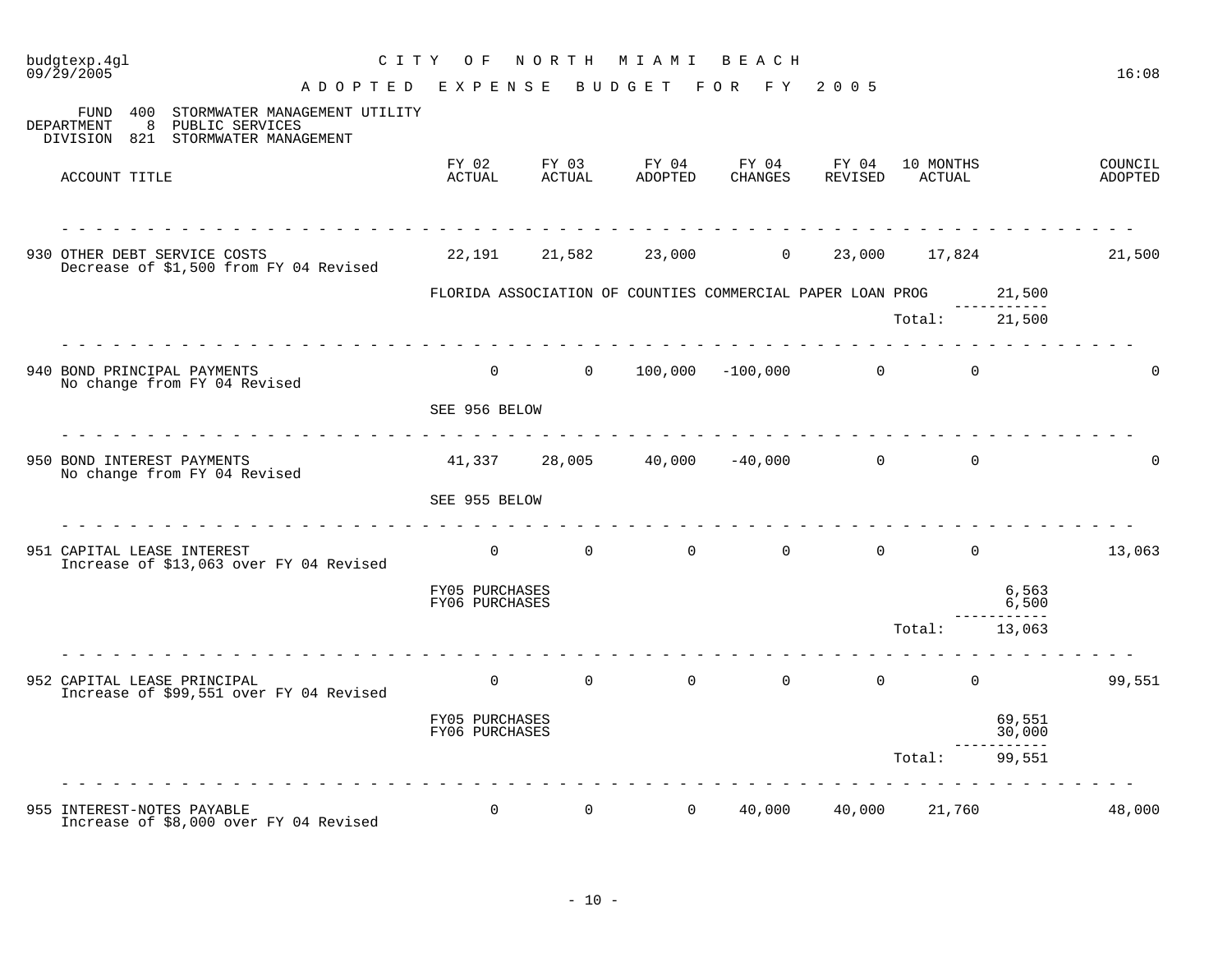| budgtexp.4ql<br>09/29/2005                                                                                   | CITY OF<br>NORTH MIAMI BEACH<br>CITY OF NORTH MIAMI BEACH<br>ADOPTED EXPENSE BUDGET FOR FY 2005                                                       | 16:08  |
|--------------------------------------------------------------------------------------------------------------|-------------------------------------------------------------------------------------------------------------------------------------------------------|--------|
| FUND 400 STORMWATER MANAGEMENT UTILITY<br>DEPARTMENT 8 PUBLIC SERVICES<br>DIVISION 821 STORMWATER MANAGEMENT |                                                                                                                                                       |        |
| ACCOUNT TITLE                                                                                                |                                                                                                                                                       |        |
|                                                                                                              | FLORIDA ASSOCIATION OF COUNTIES COMMERCIAL PAPER LOAN PROG 48,000                                                                                     |        |
| .                                                                                                            | $Total:$ $48,000$                                                                                                                                     |        |
| 956 PRINCIPAL-NOTES PAYABLE<br>No change from FY 04 Revised                                                  | $0 \qquad 100,000 \qquad 100,000 \qquad 0 \qquad 100,000$<br>$\begin{matrix} 0 & 0 \end{matrix}$                                                      |        |
|                                                                                                              | FLORIDA ASSOCIATION OF COUNTIES COMMERCIAL PAPER LOAN PROG 100,000                                                                                    |        |
|                                                                                                              | Total: 100,000                                                                                                                                        |        |
|                                                                                                              | 957 CONTRIBUTION TO GENERAL FUND 101,000 101,000 101,550 0 101,550 84,625 112,600<br>Increase of \$11,050 over FY 04 Revised                          |        |
|                                                                                                              | CALCULATED AS 10% OF STORMWATER UTILITY FEE REVENUE $112,600$                                                                                         |        |
|                                                                                                              | Total: 112,600                                                                                                                                        |        |
| Increase of \$70,000 over FY 04 Revised                                                                      | 974 TRF TO FND 390 CONSERVATION CONSERVATION CONSERVED BY AND TO 280,000 280,000 CONSERVED 210,000                                                    |        |
|                                                                                                              | STORMWATER FUND SHARE OF ANNUAL COST OF ALLEY RESTORATION 350,000<br>PROGRAM. FY06 INCREASE FROM \$280,000 TO \$350,000.                              |        |
|                                                                                                              | Total: 350,000                                                                                                                                        |        |
|                                                                                                              | 994 TRF TO WORKERS' COMP SELF-INS 18,224 21,874 18,878 0 18,878 18,878<br>Increase of \$3,498 over FY 04 Revised 18,224 21,874 18,878 0 18,878 18,878 | 22,376 |
|                                                                                                              |                                                                                                                                                       |        |
|                                                                                                              | $\overline{a}$<br>Salary Projection Total: 22,376<br>22,376                                                                                           |        |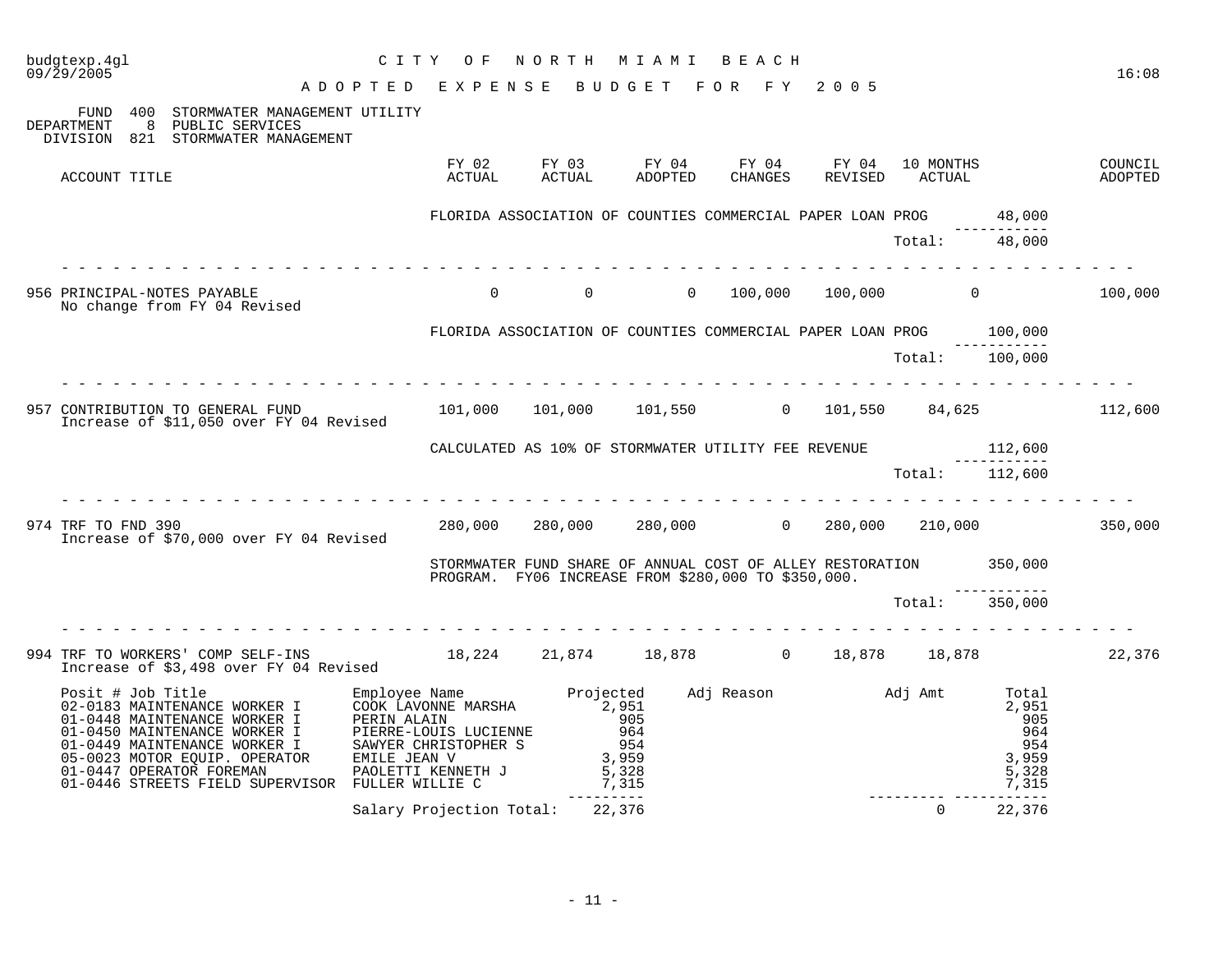| 09/29/2005                            |                  | A D O P T E D                                                             | E X P E N S E   |                 | BUDGET           | FOR FY           | 2 0 0 5          |                     | 16:08              |
|---------------------------------------|------------------|---------------------------------------------------------------------------|-----------------|-----------------|------------------|------------------|------------------|---------------------|--------------------|
| <b>FUND</b><br>DEPARTMENT<br>DIVISION | 400<br>-8<br>821 | STORMWATER MANAGEMENT UTILITY<br>PUBLIC SERVICES<br>STORMWATER MANAGEMENT |                 |                 |                  |                  |                  |                     |                    |
| ACCOUNT TITLE                         |                  |                                                                           | FY 02<br>ACTUAL | FY 03<br>ACTUAL | FY 04<br>ADOPTED | FY 04<br>CHANGES | FY 04<br>REVISED | 10 MONTHS<br>ACTUAL | COUNCIL<br>ADOPTED |
| *** Non-Operating Expenses            |                  |                                                                           | 462,752         | 452,461         | 563,428          | $\overline{0}$   | 563,428          | 353,087             | 767,090            |
| DIVISION                              |                  | TOTALS:                                                                   | 924,665         | 923,343         | 1,160,500        |                  | 50,000 1,210,500 | 809,005             | 1,537,036          |

budgtexp.4gl C I T Y O F N O R T H M I A M I B E A C H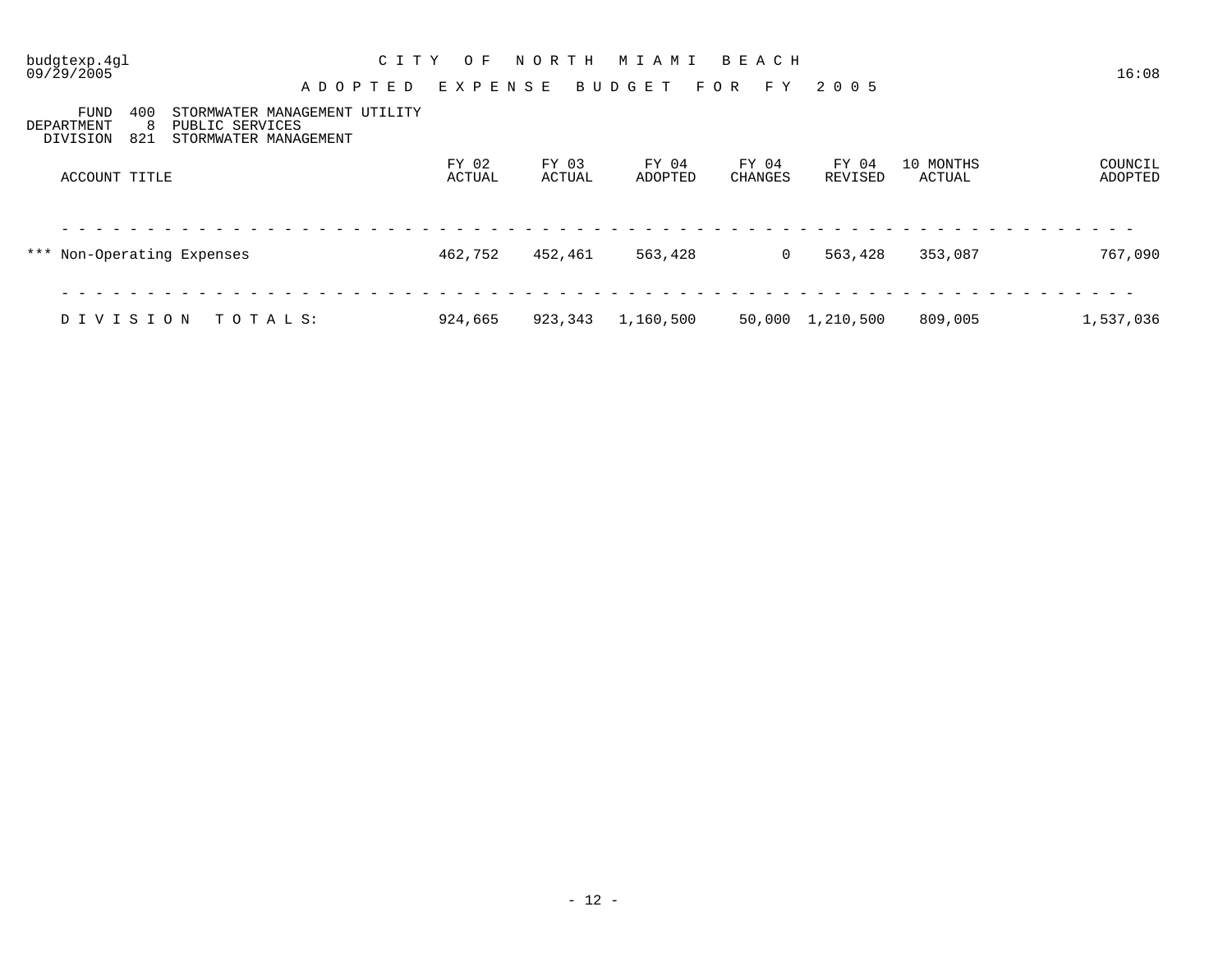A D O P T E D E X P E N S E B U D G E T F O R F Y 2 0 0 5

### FUND 400 STORMWATER MANAGEMENT UTILITY

| ACCOUNT TITLE                                                                                                                                                                                                                                 | FY 02<br>ACTUAL | FY 03<br>ACTUAL | FY 04<br>ADOPTED | FY 04<br><b>CHANGES</b> | FY 04<br>REVISED | 10 MONTHS<br>ACTUAL              | COUNCIL<br>ADOPTED                                                                                                                                                                                                                                                                         |
|-----------------------------------------------------------------------------------------------------------------------------------------------------------------------------------------------------------------------------------------------|-----------------|-----------------|------------------|-------------------------|------------------|----------------------------------|--------------------------------------------------------------------------------------------------------------------------------------------------------------------------------------------------------------------------------------------------------------------------------------------|
|                                                                                                                                                                                                                                               |                 |                 |                  |                         |                  |                                  |                                                                                                                                                                                                                                                                                            |
|                                                                                                                                                                                                                                               |                 |                 |                  |                         |                  |                                  |                                                                                                                                                                                                                                                                                            |
|                                                                                                                                                                                                                                               |                 |                 |                  |                         |                  |                                  |                                                                                                                                                                                                                                                                                            |
|                                                                                                                                                                                                                                               |                 |                 |                  |                         |                  |                                  |                                                                                                                                                                                                                                                                                            |
|                                                                                                                                                                                                                                               |                 |                 |                  |                         |                  |                                  |                                                                                                                                                                                                                                                                                            |
|                                                                                                                                                                                                                                               |                 |                 |                  |                         |                  |                                  |                                                                                                                                                                                                                                                                                            |
|                                                                                                                                                                                                                                               |                 |                 |                  |                         |                  |                                  |                                                                                                                                                                                                                                                                                            |
|                                                                                                                                                                                                                                               |                 |                 |                  |                         |                  |                                  |                                                                                                                                                                                                                                                                                            |
|                                                                                                                                                                                                                                               |                 |                 |                  |                         |                  |                                  |                                                                                                                                                                                                                                                                                            |
|                                                                                                                                                                                                                                               |                 |                 |                  |                         |                  |                                  |                                                                                                                                                                                                                                                                                            |
| *** Salaries & Related Costs 217,613 284,704                                                                                                                                                                                                  |                 |                 |                  | 292,991 -1,400          | 291,591          | 243,572                          | 362,043                                                                                                                                                                                                                                                                                    |
|                                                                                                                                                                                                                                               |                 |                 |                  |                         |                  | 1,300                            | $\overline{0}$                                                                                                                                                                                                                                                                             |
|                                                                                                                                                                                                                                               |                 |                 |                  |                         |                  | $\begin{matrix}0\\0\end{matrix}$ | 15,000                                                                                                                                                                                                                                                                                     |
|                                                                                                                                                                                                                                               |                 |                 |                  |                         |                  |                                  |                                                                                                                                                                                                                                                                                            |
|                                                                                                                                                                                                                                               |                 |                 |                  |                         |                  |                                  |                                                                                                                                                                                                                                                                                            |
|                                                                                                                                                                                                                                               |                 |                 |                  |                         |                  |                                  |                                                                                                                                                                                                                                                                                            |
|                                                                                                                                                                                                                                               |                 |                 |                  |                         |                  |                                  | $\begin{array}{cccc} 50,000 & 0 & 15,000 \\ 2,000 & 0 & 2,000 \\ 12,000 & 12,000 & 13,000 \\ 0 & 512 & 0 & 0 \\ 45,000 & 42,049 & 39,000 \\ 0 & 0 & 0 & 1,383 \\ 1,800 & 0 & 26 & 400 \\ 400 & 26 & 400 \\ 2,000 & 1,195 & 1,000 \\ 1,131 & 0 & 1,120 \\ 2,000 & 105 & 2,500 \\ 1,130 & 0$ |
|                                                                                                                                                                                                                                               |                 |                 |                  |                         |                  |                                  |                                                                                                                                                                                                                                                                                            |
|                                                                                                                                                                                                                                               |                 |                 |                  |                         |                  |                                  |                                                                                                                                                                                                                                                                                            |
|                                                                                                                                                                                                                                               |                 |                 |                  |                         |                  |                                  |                                                                                                                                                                                                                                                                                            |
|                                                                                                                                                                                                                                               |                 |                 |                  |                         |                  |                                  |                                                                                                                                                                                                                                                                                            |
|                                                                                                                                                                                                                                               |                 |                 |                  |                         |                  |                                  |                                                                                                                                                                                                                                                                                            |
|                                                                                                                                                                                                                                               |                 |                 |                  |                         |                  |                                  |                                                                                                                                                                                                                                                                                            |
|                                                                                                                                                                                                                                               |                 |                 |                  |                         |                  |                                  |                                                                                                                                                                                                                                                                                            |
|                                                                                                                                                                                                                                               |                 |                 |                  |                         |                  |                                  |                                                                                                                                                                                                                                                                                            |
|                                                                                                                                                                                                                                               |                 |                 |                  |                         |                  |                                  |                                                                                                                                                                                                                                                                                            |
|                                                                                                                                                                                                                                               |                 |                 |                  |                         |                  |                                  | 30,000                                                                                                                                                                                                                                                                                     |
|                                                                                                                                                                                                                                               |                 |                 |                  |                         |                  | $34,485$<br>14,964<br>0          | 15,000                                                                                                                                                                                                                                                                                     |
|                                                                                                                                                                                                                                               |                 |                 |                  |                         |                  |                                  | 1,000                                                                                                                                                                                                                                                                                      |
|                                                                                                                                                                                                                                               |                 |                 |                  |                         |                  | 15,460<br>2,166                  | 20,000                                                                                                                                                                                                                                                                                     |
|                                                                                                                                                                                                                                               |                 |                 |                  |                         |                  |                                  | 1,700                                                                                                                                                                                                                                                                                      |
|                                                                                                                                                                                                                                               |                 |                 |                  |                         |                  | $7,403$<br>0                     | 5,000                                                                                                                                                                                                                                                                                      |
| *** Salaris & Related Costs<br>308 SELF-INSURED LOGSES - DET PORTION<br>312 SANITATION SERVICE<br>312 SANITATION SERVICE<br>312 SANITATION SERVICE<br>312 SANITATION SERVICE<br>312 SANITATION SERVICE<br>312 SANITATION SERVICE<br>312 SANIT |                 |                 |                  |                         |                  | $\Omega$                         | $\Omega$                                                                                                                                                                                                                                                                                   |
| 137, 715<br>*** Operating Expenses                                                                                                                                                                                                            |                 | 93,885          | 168,581          | 51,400                  | 219,981          | 146,411                          | 166,903                                                                                                                                                                                                                                                                                    |
| 705 DEPRECIATION                                                                                                                                                                                                                              | 106,585         | 92,294          | 130,000 0        |                         | 130,000          | 65,935                           | 130,000                                                                                                                                                                                                                                                                                    |
| *** Depreciation                                                                                                                                                                                                                              | 106,585         | 92,294          |                  | 130,000 0               | 130,000          | 65,935                           | 130,000                                                                                                                                                                                                                                                                                    |